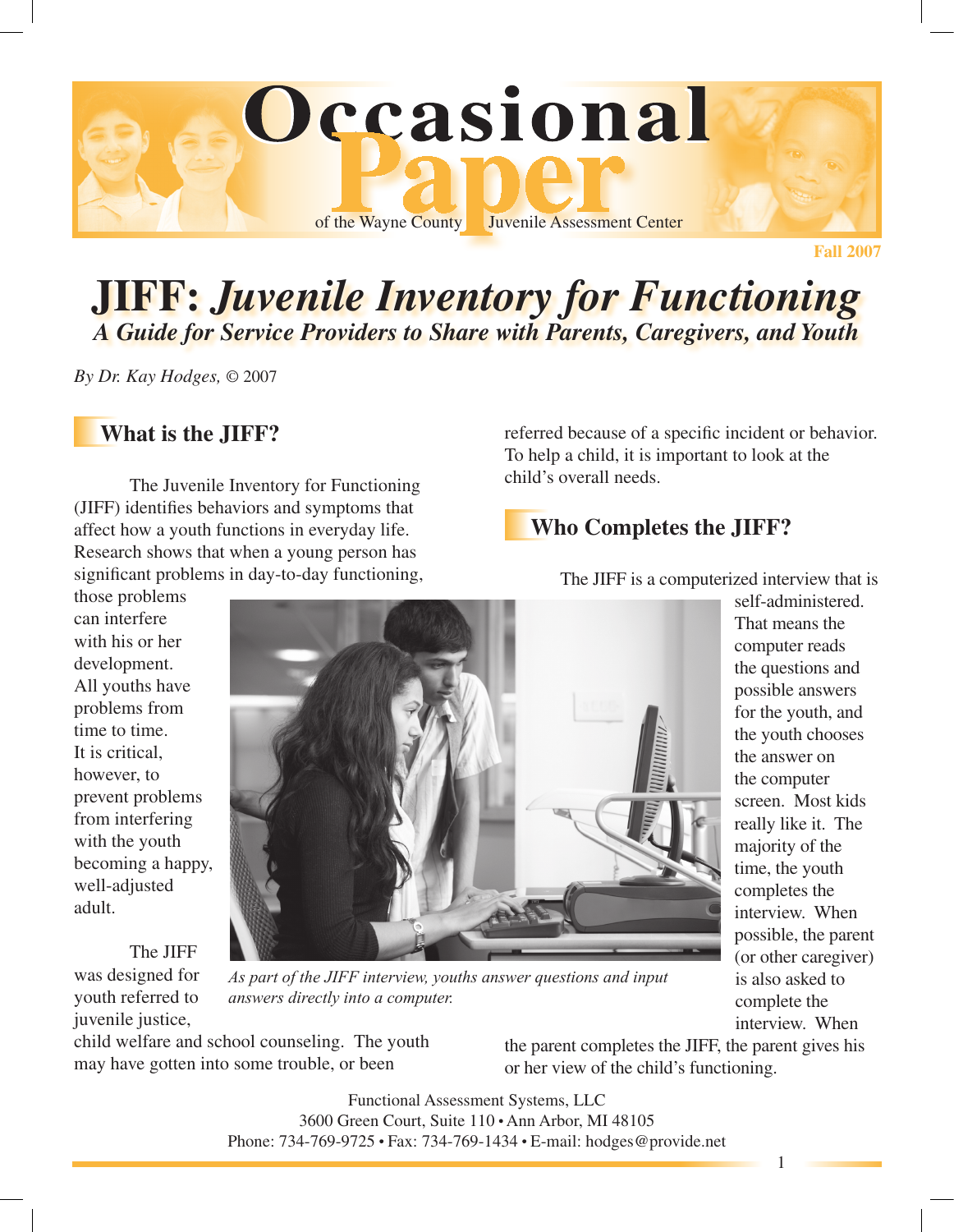### **How does the JIFF work?**

The JIFF computerized interview asks what is happening in the child's life in 10 different areas of functioning. Generally, someone should

be available during the interview to assist if there are any questions.

| <b>JIFF's 10 AREAS OF FUNCTIONING</b> |                                                           |  |
|---------------------------------------|-----------------------------------------------------------|--|
| At School/Your Job                    | Behavior, grades, attendance, fulfilling responsibilities |  |
| At Home                               | Behavior in the home, obeying rules                       |  |
| <b>Family Life</b>                    | Life in any home in which the child spends time           |  |
| You & Your Friends                    | Interactions with friends; peer pressure                  |  |
| You & Your Neighborhood               | Respect for others' rights; obeying laws                  |  |
| Your Feelings                         | Management of emotions such as depression and anxiety     |  |
| Dealing with Bad Feelings             | Behavior or ideas harmful to youth                        |  |
| Alcohol & Drugs                       | Use of alcohol or other drugs                             |  |
| Thinking                              | Logical and rationality of thoughts/actions               |  |
| Your Health                           | Actions and behaviors that affect health                  |  |



*The JIFF interview identifies key issues in a teen's life.*

## **How does the bar graph show the JIFF results?**

Once the child has finished answering the questions, the JIFF will generate a bar graph showing the youth's needs in each of the 10 areas. The names for the 10 areas in the JIFF interview generally correspond to the 10 categories in the JIFF bar graph, although there are some minor differences. The "Picked on by Peers" bar graph category takes items from several sections of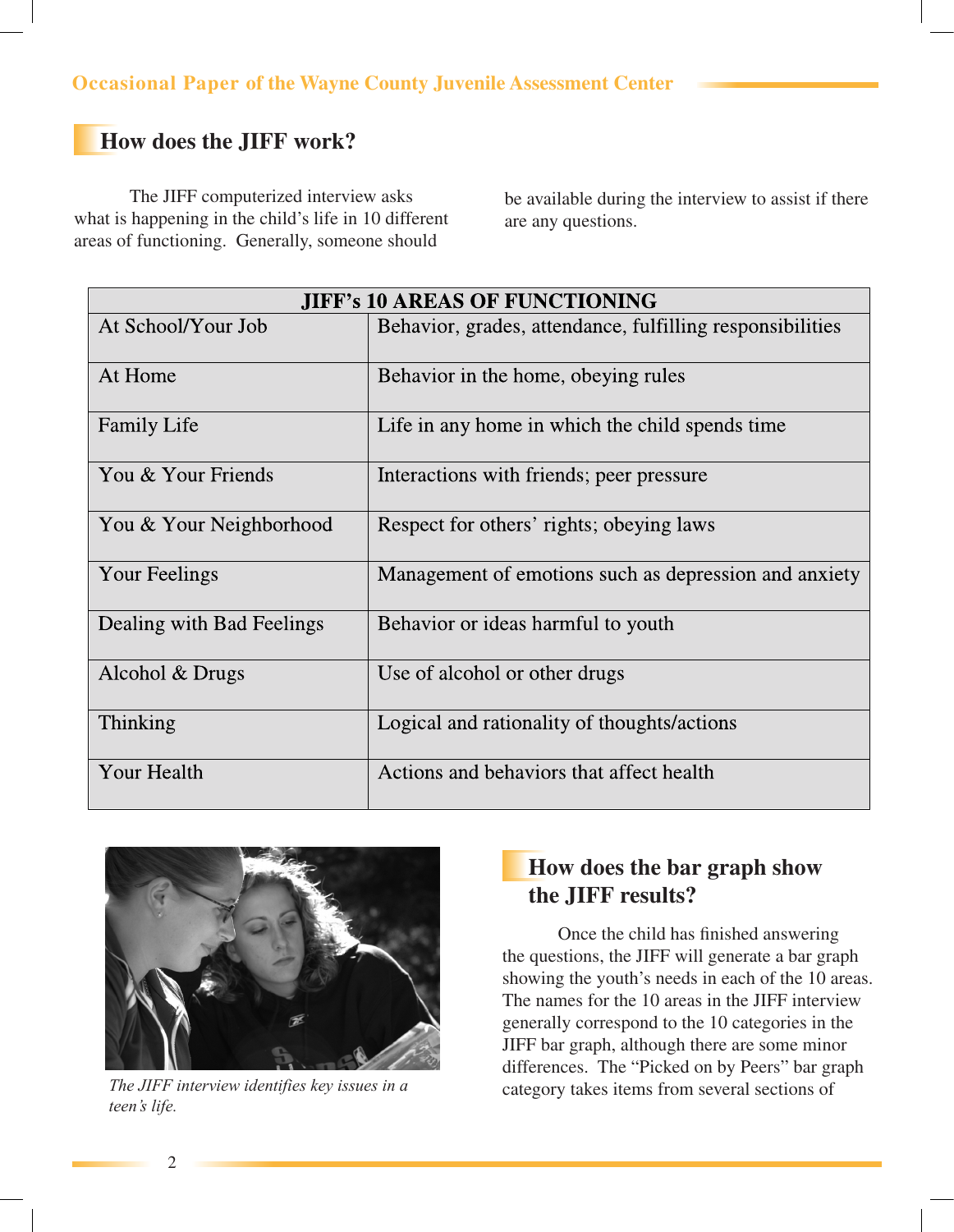#### **Success:** *The conscience for systemic reform*

the interview. There is no bar graph for the "Thinking" section of the interview. The longer the bar, the more problems that were reported, suggesting a need for services.

The following chart is an example of a JIFF-generated bar graph:



Fraction to the right of each bar gives problems reported/total questions.

# **How can the JIFF be used for designing the youth's service plan?**

The professional and the family together use the bar graph to design a service plan specific to the youth's needs. The JIFF program nominates goals based on the answers given during the interview. The goals will correspond to the needs expressed. The family and the professional will then:

Decide whether or not to accept each of the goals nominated by the program

- Add any additional goals (if necessary)
- Select the "priority level" for each goal
- Select services to address each goal.

The JIFF Service Plan should be individualized based on the youth's needs! It focuses on the youth's strengths and skills, addressing all areas of the youth's life. It shows exactly which services in the community were selected to help with each goal.

3